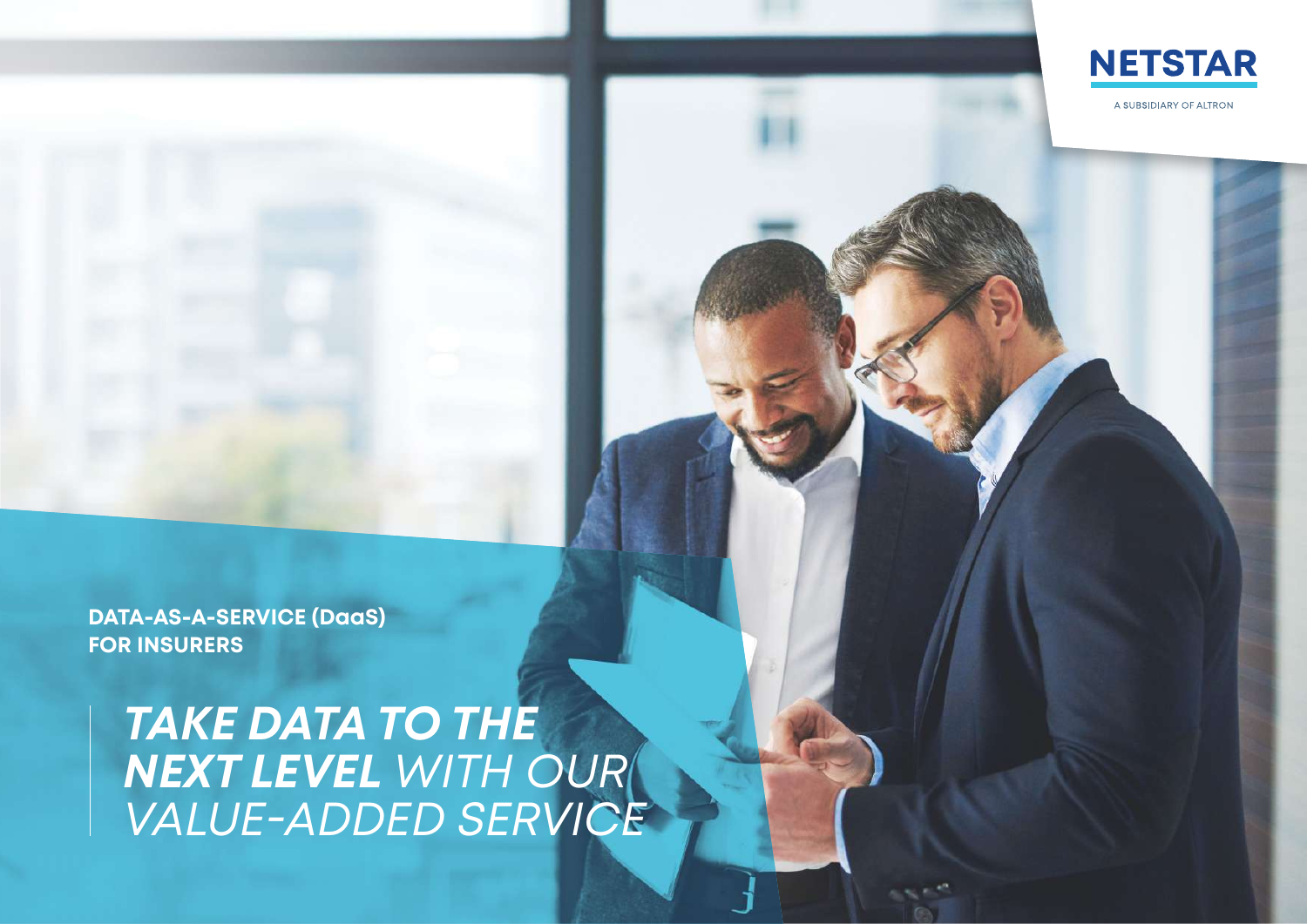*YOUR CHALLENGE*

## **GAIN A COMPETITIVE EDGE** USING DATA

**One of the major innovations underpinning transformation in the insurance industry today, is the introduction of connected solutions.**

Data empowers intuitive services that attract and retain customers, increase revenue and reduce risk.

Data used to its maximum benefit is essential in today's competitive world. However, if the data gathering process is cumbersome and inefficient, the value gained from data analytics is reduced.

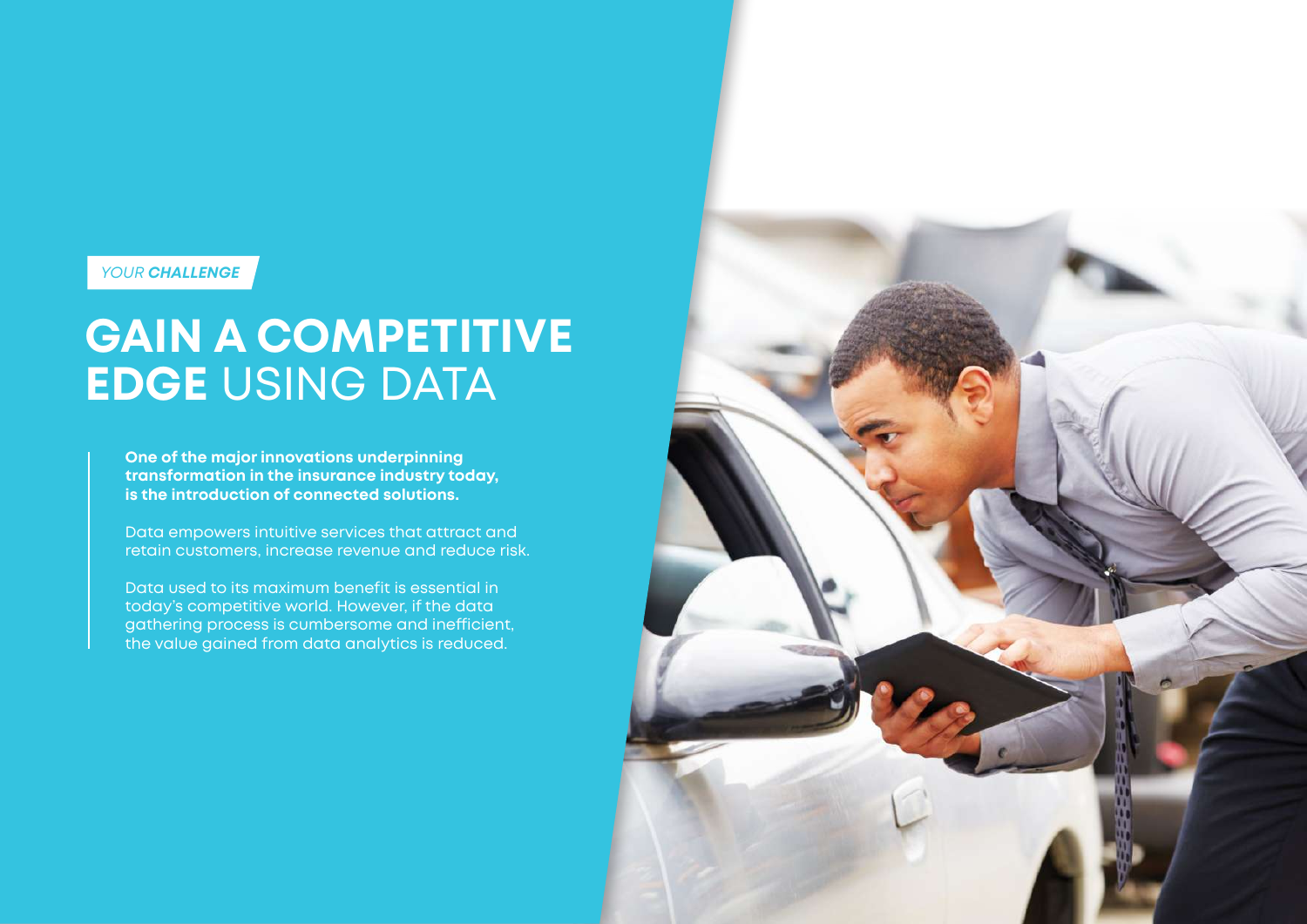*OUR DATA-AS-A-SERVICE SOLUTION*

# **BOOST REVENUE AND REDUCE COSTS**  THROUGH DATA

**With Netstar's Data-as-a-Service (DaaS) solution, insurers can reap the benefits of data without having to worry about the often-thorny technical aspects of managing large data sets.** 

The Netstar DaaS model gives you the ability to stream and reliably consume data. We deliver data that is secure and compliant with POPI & GDPR. The Netstar DaaS enables you to focus on the data you want to see.

The relevance and value of accurate vehicle data is a powerful tool for insurers. Data about driver behaviour and other risk factors, like usage, time of day, area, overnight storage, etc., are accurately available. We store all the data all the time within our big data platform. This allows for the extraction of vast amounts of data for analysis, risk modelling and more.

### *SAVE TIME*

Access the data you need in the output and interval option that suits your business the best.

 $\bullet$ 

*DATA QUALITY*

With built-in data checks when cleaning, describing, and distributing data, we improve efficiencies.

*VALUE THAT GROWS*

Gain a true competitive edge from harnessing the value of data without worrying about the technical complexities.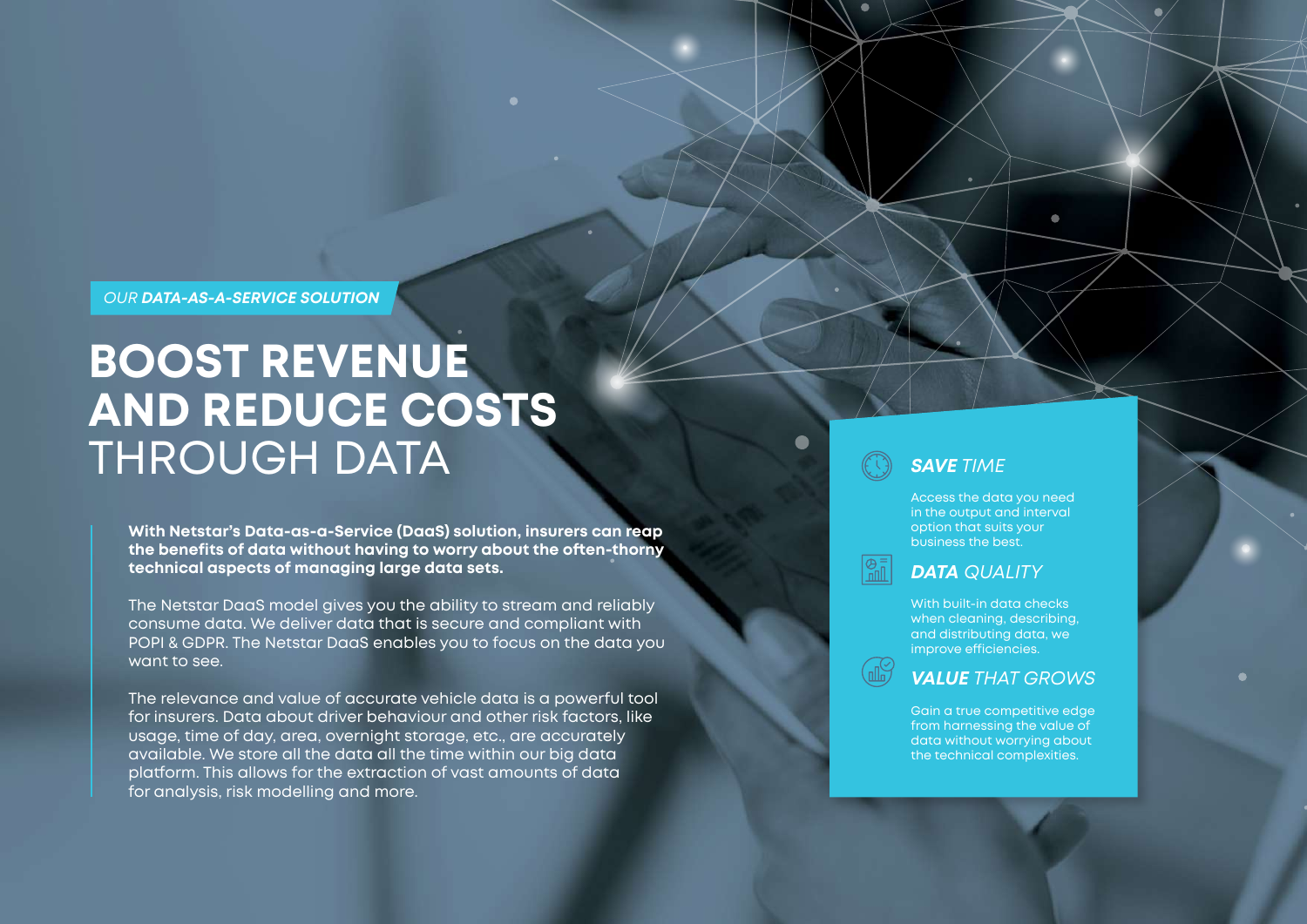

*\*Netstar DaaS is a value-added service and assumes the vehicle(s) has a qualifying device installed.*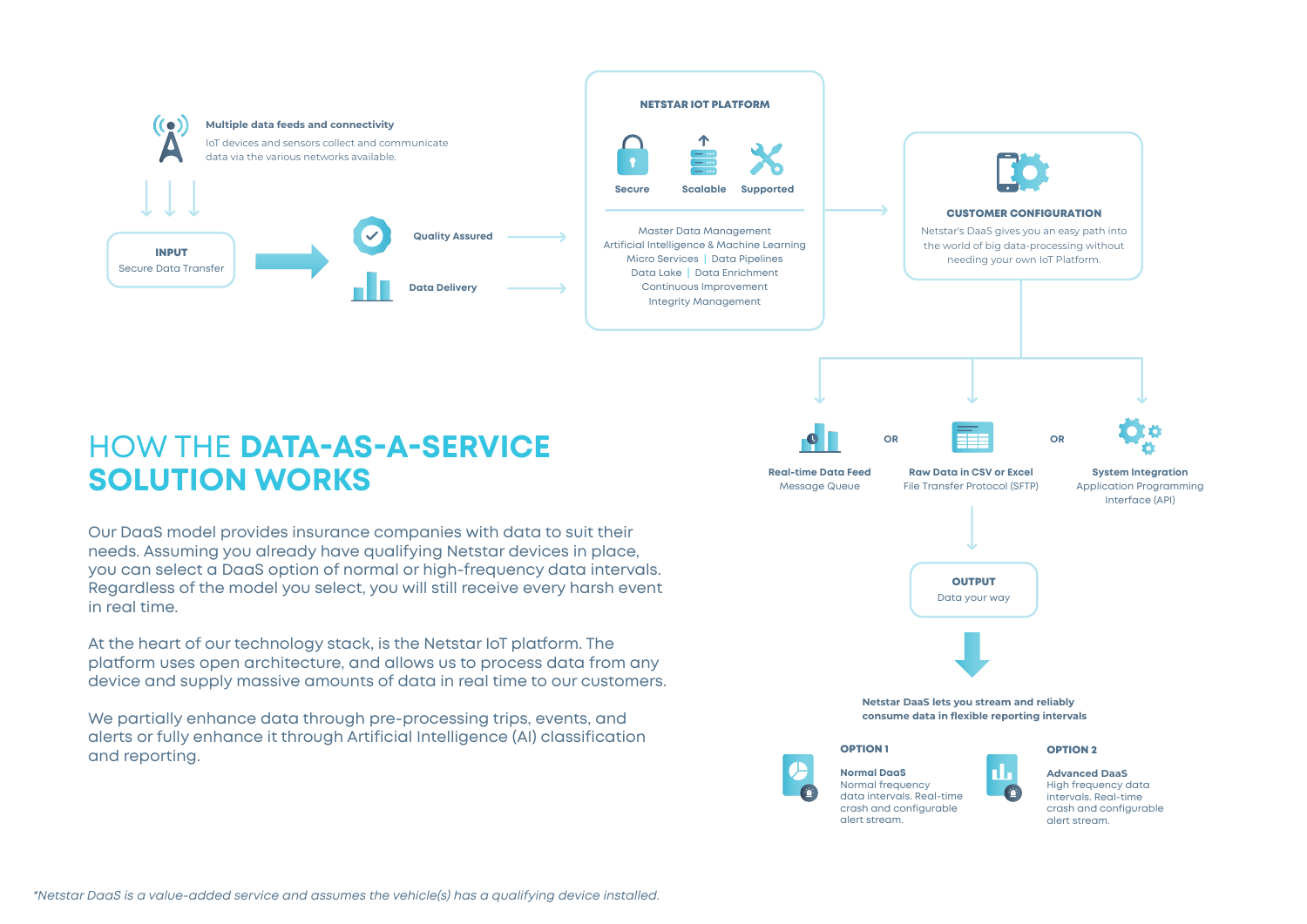#### *THE RESULT*

# **ENDLESS POSSIBILITIES** FOR **INSURERS**

Achieve results by accessing vehicle data to connect your vehicles and customers better. With our DaaS model, you get the right data at the right time to benefit your operation



More efficient claims management



Better insights into client's short-term portfolio







 $\begin{picture}(40,40) \put(0,0){\line(1,0){15}} \put(15,0){\line(1,0){15}} \put(15,0){\line(1,0){15}} \put(15,0){\line(1,0){15}} \put(15,0){\line(1,0){15}} \put(15,0){\line(1,0){15}} \put(15,0){\line(1,0){15}} \put(15,0){\line(1,0){15}} \put(15,0){\line(1,0){15}} \put(15,0){\line(1,0){15}} \put(15,0){\line(1,0){15}} \put(15,0){\line(1$ 

Better driver fatigue & distraction monitoring

Easy identification of patterns & fraudulent claims

Better risk assessment



Illie

#### *OTHER POSSIBILITIES ENABLED BY THE RIGHT DATA*

- ٠Ő Real-time hard event notifications
- $\Box$ Accident reporting
- $\bullet$ Alert data & trends
- Pipeline & trending data Ja.
- $\mathbb{R}$ Usage-based insurance

Future planning & business modelling based on driver  $\mathbb{R}$ behaviour trends

 $\Theta$ Driver behaviour modification

Advanced crash management  $\ominus$ **reporting** 

Driver identification & verification  $Q \equiv$ against policy

Brand loyalty through personalised  $\bigoplus$ & differentiated offerings